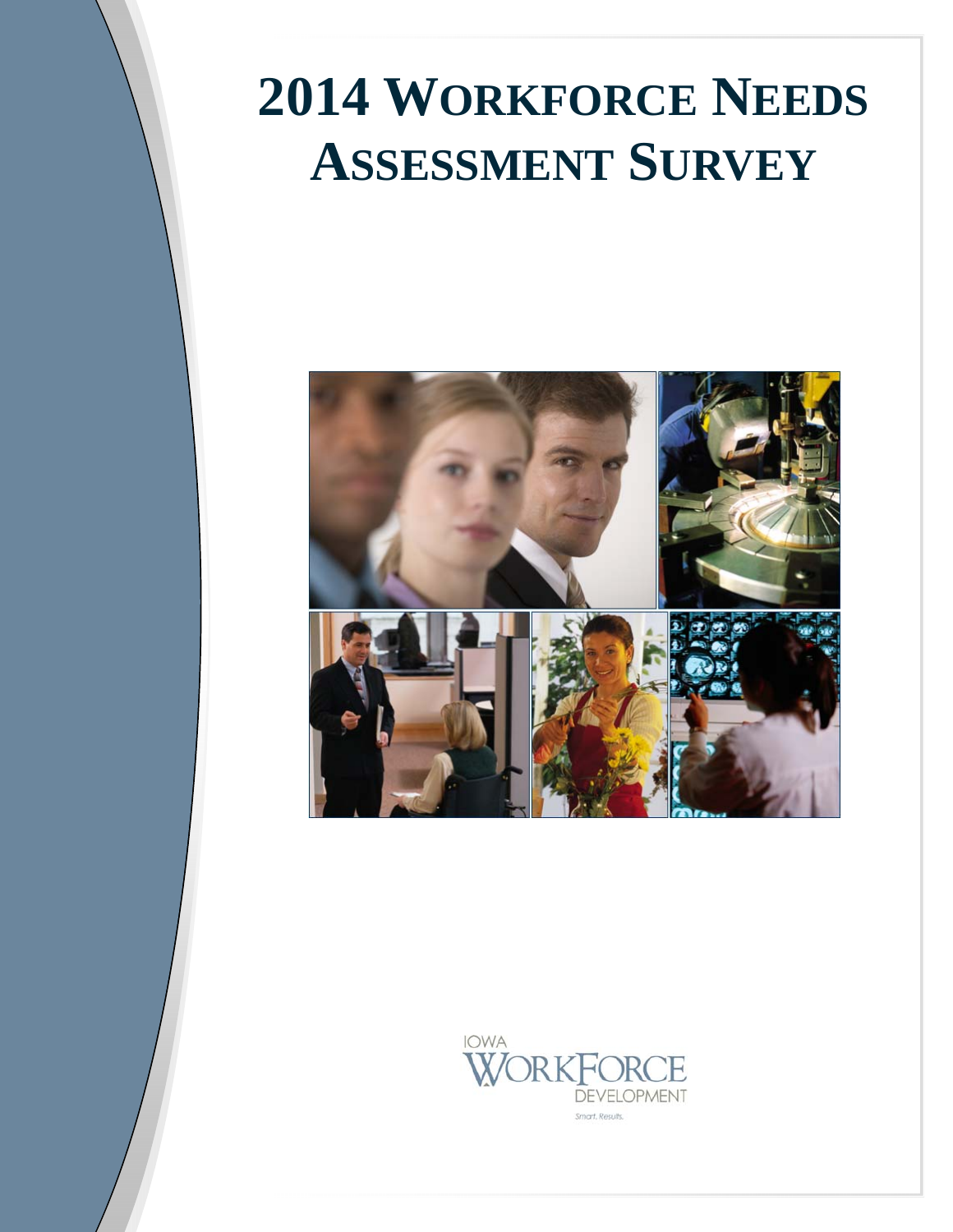## **Iowa Workforce Needs Assessment Survey**

Iowa Workforce Development in partnership with the Association of Business & Industry and community partners have designed this survey to identify current and future needs of Iowa employers. The information gathered will remain strictly confidential and all results will be presented in aggregate. Once completed, final results by region and state will be available at:

|  | http://www.iowaworkforce.org/lmi/labsur/vacancy.htm |  |
|--|-----------------------------------------------------|--|
|  |                                                     |  |

| Username Provided: |  |
|--------------------|--|
| Password Provided: |  |

| 1. How many employees does the organization currently have in each category?<br>Full-time<br>Part-time<br>Seasonal/Temporary                                  |                                                |                                     |  |  |  |  |
|---------------------------------------------------------------------------------------------------------------------------------------------------------------|------------------------------------------------|-------------------------------------|--|--|--|--|
| 2. How many hours worked per week does the organization consider to be full-time?                                                                             |                                                |                                     |  |  |  |  |
| 3. How many people has the company newly employed in the past 12 months, in each of the following categories?<br>Full-time<br>Part-time<br>Seasonal/Temporary |                                                |                                     |  |  |  |  |
| <b>Current Vacancies</b>                                                                                                                                      |                                                |                                     |  |  |  |  |
| 4. Does the organization have any current vacancies?                                                                                                          | $\square$ Yes                                  | $\Box$ No If "No", go to Question 7 |  |  |  |  |
| 5. How many vacancies does the organization have?                                                                                                             |                                                |                                     |  |  |  |  |
| 6. How many vacancies does the organization have in each of the following occupational categories?                                                            |                                                |                                     |  |  |  |  |
| Architecture & Engineering                                                                                                                                    | Farming, Fishing & Forestry                    | Office & Administrative Support     |  |  |  |  |
| Arts, Design, Entertainment, Sports & Related                                                                                                                 | Food Preparation & Serving Related             | Personal Care & Service             |  |  |  |  |
| Building & Grounds Cleaning & Maintenance                                                                                                                     | <b>Healthcare Practitioner &amp; Technical</b> | Production                          |  |  |  |  |
| <b>Business &amp; Financial Operations</b>                                                                                                                    | <b>Healthcare Support</b>                      | <b>Protective Service</b>           |  |  |  |  |
| <b>Community &amp; Social Science</b>                                                                                                                         | Installation, Maintenance & Repair             | Sales & Related                     |  |  |  |  |
| <b>Computer &amp; Mathematical Science</b>                                                                                                                    | Legal                                          | Transportation & Material Moving    |  |  |  |  |
| <b>Construction &amp; Extraction</b>                                                                                                                          | Life, Physical & Social Science                |                                     |  |  |  |  |
| Education, Training & Library                                                                                                                                 | Management                                     |                                     |  |  |  |  |

## **Business Expansion & Downsizing**

#### **7. What is the organization's plan for the size of its workforce within the next three years?**

- Expand *If "Expand", go to Question 8*
- Downsize *If "Downsize", go to Question 11*

Remain Stable *If "Remain Stable", go to Question 14* 

#### **Planning to Expand** *(Indicated in Question 7)*

#### **8. When does the company expect to begin increasing personnel?**

| $\square$ Within 12 months    |
|-------------------------------|
| <b>OBetween 1 &amp; 2 yes</b> |

 $\Box$  Between 2 & 3 years **Between 1 & 2 years**  $\Box$  More than 3 years

| 9. Please rate the following reasons for |        | Most Important           |        |        |   |   | Least Important |            |  |
|------------------------------------------|--------|--------------------------|--------|--------|---|---|-----------------|------------|--|
| expanding your workforce.                |        |                          | 3      | 4      | 5 | 6 |                 | Applicable |  |
| Changes in tax or regulatory incentives  |        |                          |        | ப      |   |   |                 |            |  |
| Entry into new markets                   |        | L.                       |        | $\Box$ |   |   |                 |            |  |
| Increase share of existing market        |        | $\overline{\phantom{a}}$ |        | □      |   |   |                 |            |  |
| Insourcing of business operations        |        | L.                       | $\Box$ | $\Box$ | コ |   |                 |            |  |
| Meet current market demands              |        | ٦                        |        | $\Box$ |   |   |                 |            |  |
| Merger/acquisition                       |        | ٦                        |        | □      |   |   |                 |            |  |
| Opening a new location                   | $\Box$ | ٦                        |        | $\Box$ | ב |   |                 |            |  |
| Reduction of overtime                    |        | ٦                        |        | $\Box$ |   |   |                 |            |  |
| Other (please list below)                |        |                          |        | П      |   |   |                 |            |  |

Other: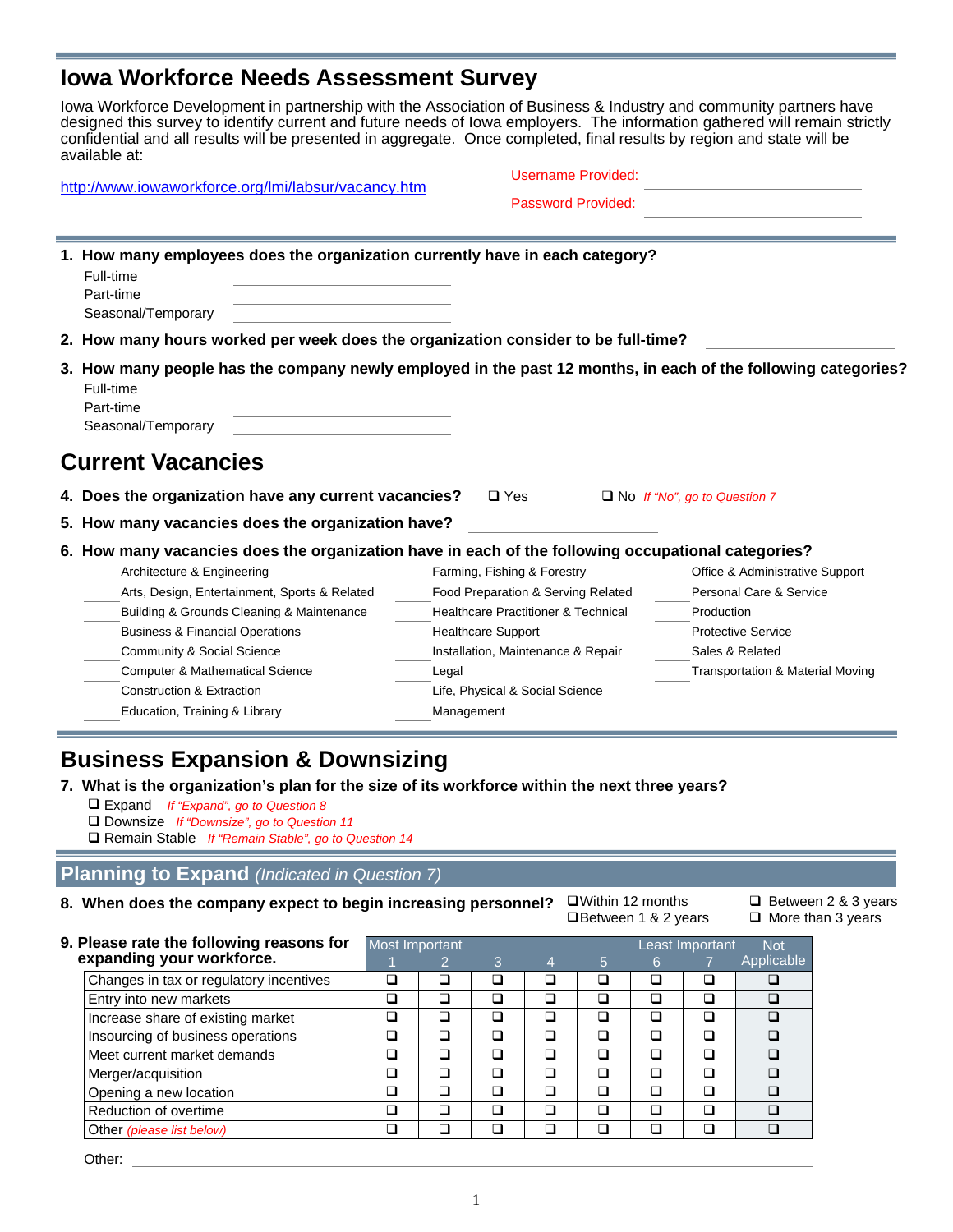## **Planning to Expand** *(continued)*

| Architecture & Engineering                    | Farming, Fishing & Forestry                    | Office & Administrative Support  |
|-----------------------------------------------|------------------------------------------------|----------------------------------|
| Arts, Design, Entertainment, Sports & Related | Food Preparation & Serving Related             | Personal Care & Service          |
| Building & Grounds Cleaning & Maintenance     | <b>Healthcare Practitioner &amp; Technical</b> | Production                       |
| <b>Business &amp; Financial Operations</b>    | <b>Healthcare Support</b>                      | <b>Protective Service</b>        |
| Community & Social Science                    | Installation, Maintenance & Repair             | Sales & Related                  |
| <b>Computer &amp; Mathematical Science</b>    | Legal                                          | Transportation & Material Moving |
| Construction & Extraction                     | Life, Physical & Social Science                |                                  |
| Education, Training & Library                 | Management                                     |                                  |

## **Planning to Downsize** *(Indicated in Question 7)*

11. When does the company expect to begin reducing personnel?

 $\Box$  Within 12 months  $\Box$  Between 2 & 3 years  $\Box$  Between 1 & 2 years  $\Box$  More than 3 years

| 12. Please rate the following reasons for               |        | Most Important |   | Least Important<br><b>Not</b> |   |   |   |            |
|---------------------------------------------------------|--------|----------------|---|-------------------------------|---|---|---|------------|
| downsizing the workforce.                               |        |                | 3 | 4                             | 5 | 6 |   | Applicable |
| Business sale or closure                                | - 1    | ⊐              | ⊐ | $\overline{\phantom{a}}$      |   | □ | ◻ |            |
| Changes in tax or regulatory burdens                    | ב      | ם              | ⊐ | □                             | Ξ | ◻ | ◻ |            |
| Closing an existing location                            | ב      | ◻              | □ | □                             | □ | □ | ◻ |            |
| Expense related to benefits                             | ב      | □              | □ | □                             | Ξ | □ | ◻ |            |
| Exit from existing markets or business division closing | $\Box$ | □              | ⊐ | □                             |   | ◻ | ◻ | □          |
| Outsourcing of business operations                      | ⊐      | ◻              | ⊐ |                               | Ξ | ◻ | ◻ | □          |
| Reduced profits from current operations                 | ב      | □              | □ |                               | Ξ | ◻ | ◻ | $\Box$     |
| Reduced share of existing market                        | ⊐      | ◘              | □ |                               | Ξ | ◻ | ◻ | $\Box$     |
| Respond to reduced market demands                       | ⊐      | □              | ⊐ | ⊐                             | □ | ◻ | ◻ | ⊓          |
| Other (please list below)                               | ı      | □              | □ |                               |   | □ | □ | $\Box$     |

Other:

#### **13. How many positions does the company expect to reduce its workforce by in following occupational categories.**

| Architecture & Engineering                    | Farming, Fishing & Forestry                    | Office & Administrative Support             |
|-----------------------------------------------|------------------------------------------------|---------------------------------------------|
| Arts, Design, Entertainment, Sports & Related | Food Preparation & Serving Related             | Personal Care & Service                     |
| Building & Grounds Cleaning & Maintenance     | <b>Healthcare Practitioner &amp; Technical</b> | Production                                  |
| <b>Business &amp; Financial Operations</b>    | <b>Healthcare Support</b>                      | <b>Protective Service</b>                   |
| <b>Community &amp; Social Science</b>         | Installation, Maintenance & Repair             | Sales & Related                             |
| <b>Computer &amp; Mathematical Science</b>    | Legal                                          | <b>Transportation &amp; Material Moving</b> |
| Construction & Extraction                     | Life, Physical & Social Science                |                                             |
| Education, Training & Library                 | Management                                     |                                             |

## **Planning to Remain Stable** *(Indicated in Question 7)*

| 14. Please rate the following constraints preventing                                 | Most Important |   |        |   |   |   | Least Important          | <b>Not</b> |
|--------------------------------------------------------------------------------------|----------------|---|--------|---|---|---|--------------------------|------------|
| you from expanding your workforce.                                                   |                |   | 3      | 4 | 5 | 6 |                          | Applicable |
| Barriers to entering new markets                                                     |                | ❏ | □      | ❏ | ❏ |   |                          |            |
| Competition within existing markets                                                  | ⊔              | ❏ | □      | ❏ | □ | □ | □                        |            |
| Cost of additional labor (wages and benefits)                                        |                | ❏ | □      | ❏ | □ | ❏ | □                        |            |
| Don't know steps/processes needed to expand                                          | ◻              | ם | □      | ❏ | □ | □ | □                        |            |
| Expense related to benefits                                                          |                | ❏ | □      | ❏ | ❏ | ❏ | □                        |            |
| Insufficient space at current location/inability to find appropriate<br>new location |                | □ | ◻      | ❏ | □ | □ | □                        |            |
| Lack of available skilled workforce                                                  |                | ם | $\Box$ | ◻ | □ |   | □                        |            |
| Limited access to capital                                                            |                | □ | $\Box$ | ◻ | □ | □ | □                        |            |
| No desire to expand                                                                  |                | ❏ | □      | ❏ | ❏ | ⊐ | □                        |            |
| Planned merger/acquisition or business sale/transfer                                 | П              | ◻ | $\Box$ | ◻ | □ | П | □                        |            |
| Supply chain limitations                                                             |                | □ | □      | ◻ | □ | □ | □                        |            |
| Tax or regulatory issues                                                             |                | ❏ | □      | ❏ | □ | □ | □                        |            |
| Uncertainty in current market demands                                                |                | ❏ | $\Box$ | ❏ | □ | □ | □                        |            |
| Other (please list below)                                                            |                | ⊐ | □      | ב | □ |   | $\overline{\phantom{a}}$ |            |

Other: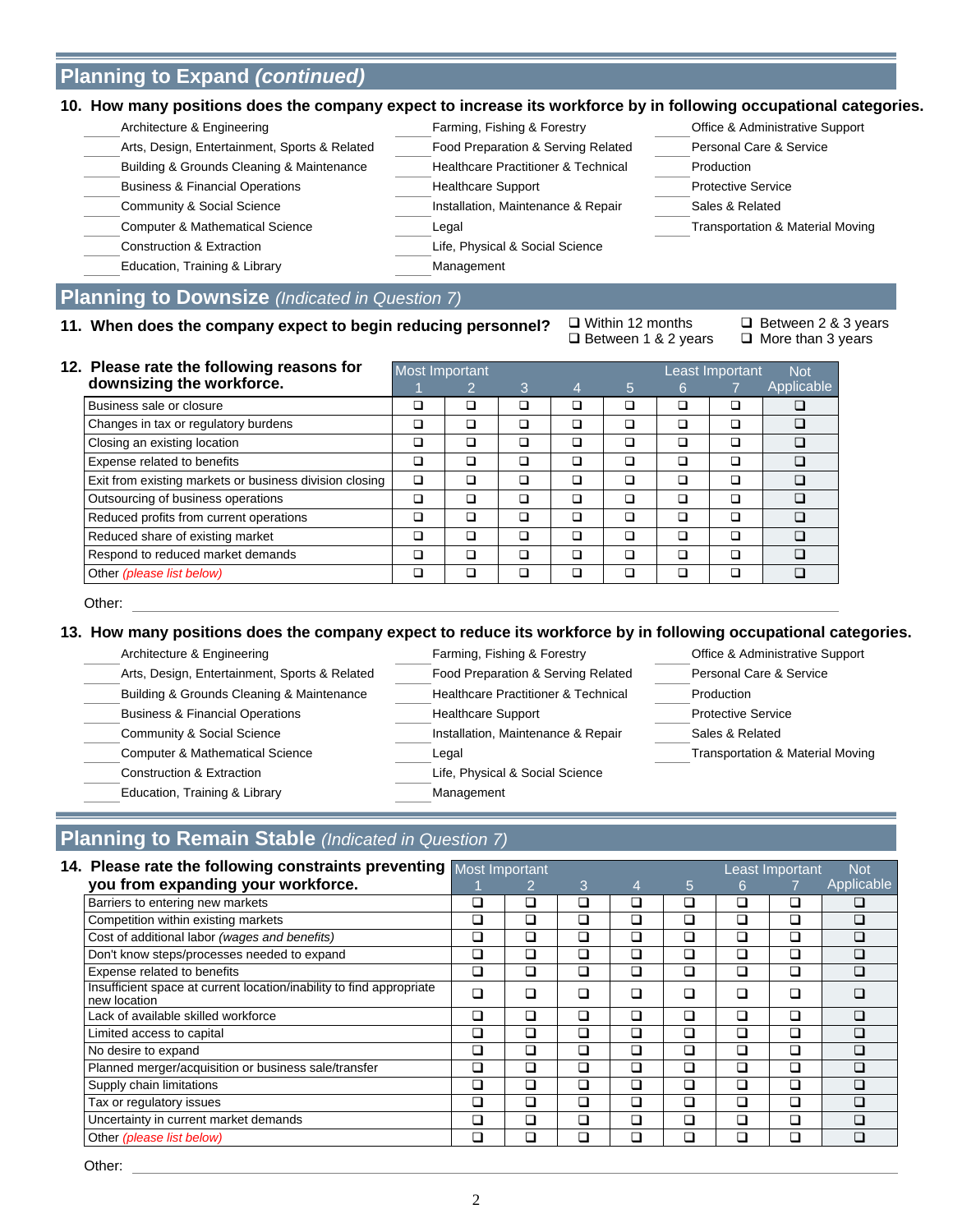## **Applicants & Training**

## Agree" regarding the applicants the company receives for its **Strongly** Strongly **Receives** Containing the applicants the company receives for its **Agree 15. Please rate the following from "Strongly Disagree" to "Strongly**

| Agree regarding the applicants the company receives for its<br>vacancies.                                                                                                  | Strongly<br>Agree | Agree | <b>Neutral</b> | Disagree Disagree | Strongly |
|----------------------------------------------------------------------------------------------------------------------------------------------------------------------------|-------------------|-------|----------------|-------------------|----------|
| In general applicants fulfill the necessary requirements.                                                                                                                  |                   |       |                |                   |          |
| Applicants are fulfilling the basic skills (locating information, reading for information, applied<br>mathematics, & writing) required for vacant positions.               |                   |       |                |                   |          |
| Applicants are fulfilling the "hard" or occupational skills (technical and know-how skills that apply<br>directly to the job) required for vacant positions.               |                   |       |                |                   |          |
| Applicants are fulfilling the "soft" or interpersonal skills (skills associated with an individual's habits,<br>personality, and character) required for vacant positions. |                   |       |                |                   |          |
| We often have a problem filling positions because applicants are disqualified for failure to pass a<br>background check.                                                   |                   |       |                |                   |          |
| We often have a problem filling positions because applicants are disqualified due to controlled<br>substance testing.                                                      |                   |       | ר              |                   |          |
| For Questions 16-18 only answer if you either "Disagree" or "Strongly Disagree" to the statements regarding                                                                |                   |       |                |                   |          |

*basic, hard, and soft skills in the previous table.* 

| 16. Which basic skills are applicants generally lacking? (Select all that apply) |                                                                                 |
|----------------------------------------------------------------------------------|---------------------------------------------------------------------------------|
| Applied Mathematics                                                              | Written Communication                                                           |
| □ Locating Information                                                           | Other:                                                                          |
| $\Box$ Reading for Information                                                   |                                                                                 |
|                                                                                  | 17. Which "hard" or occupational skills are applicants generally lacking? (Sele |

#### **17. extrall that apply)**

| Basic Computer Literacy |  |
|-------------------------|--|
|-------------------------|--|

- **D** Critical/Analytical Thinking **D** Machine Operation
- 
- **□** Basic Communication/Writing □ General Office Software □ Project Management General Office Software
	-
- 
- 
- □ Computer Software **Other:** (word processor, spreadsheet, etc.) □ Other:
- 

#### **18. Which "soft" or interpersonal skills are applicants generally lacking?** *(Select all that apply)*

- **□ Communication Skills** □ Leadership □ Time-management
- **□** Dependability **□** Motivation □ Other:
- 

#### □ Honesty □ Teamwork

**19. Does the organization provide training opportunities for their employees?**  $\Box$  Yes  $\Box$  No *If "No", go to Question 22* 

#### **20. Where does the organization send its employees to improve/upgrade their skills?** *(Select all that apply)*

- **Ontary** College/University **Direction Direction** Direction Direction Other:
	-
- **□ Commercial training provider** □ Online  $\square$  Employee self-directed training  $\square$  Trade school
	-

#### **21. Would the organization be interested in working with local education providers to set up a program for training employees?**

 $\Box$  Yes  $\Box$  No

#### □ Yes □ No *If "No", go to Question 24* **22. Does the organization give preference to applicants that have obtained certifications or certificates?**

### **23. Which certifications/certificates does the organization give preference to?**

| ◠ |  |
|---|--|
|   |  |
|   |  |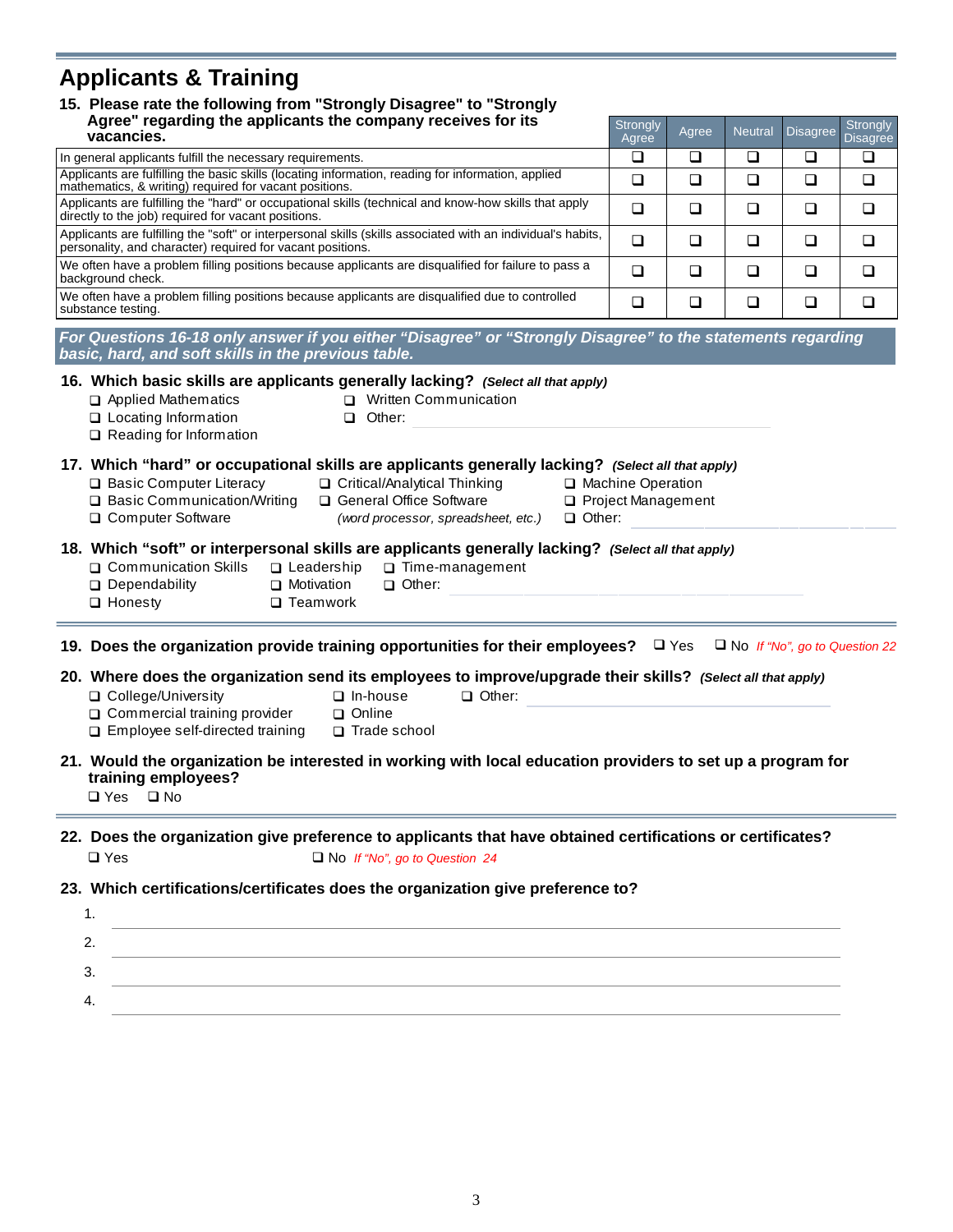## **Advertising Media**

**24. Please indicate the usefulness of the following advertising media. If your company uses another type of advertising media/method please list it after "Other". If your company does not use the advertising media listed please select "Do Not Use This Media".** 

| <b>INSIBUT DIGREE SEIGLE DO NOT OSE THIS MEDICAL</b> | <b>Very Useful</b> | Somewhat<br><b>Useful</b> | <b>Neutral</b> | Not Useful | Do Not Use<br><b>This Media</b> |
|------------------------------------------------------|--------------------|---------------------------|----------------|------------|---------------------------------|
| College/University Career Centers                    | ப                  | □                         | ◻              | ◻          | □                               |
| Internet                                             | ◻                  | □                         | ◻              | □          | $\Box$                          |
| lowa WORKS Centers                                   | ◻                  | □                         | □              | ◻          | □                               |
| Local/Regional Newspapers (print media)              | □                  | □                         | ◻              | □          | □                               |
| Local/Regional Newspapers (electronic media)         | ◻                  | □                         | ◻              | ◻          | $\Box$                          |
| <b>Job Fairs</b>                                     | □                  | □                         | □              | ◻          | □                               |
| Networking/Word of Mouth                             | ◻                  | □                         | □              | □          | □                               |
| Private Employment Agencies                          | □                  | □                         | ◻              | □          | □                               |
| Radio                                                | ◻                  | □                         | ◻              | ◻          | □                               |
| Social Media                                         | ◻                  | □                         | ◻              | □          | □                               |
| Television                                           | ◻                  | □                         | ◻              | ◻          | $\Box$                          |
| <b>Trade Publications</b>                            |                    | □                         | ◻              | ◻          | $\Box$                          |
| Other:                                               |                    | □                         | ◻              |            |                                 |

**25. If your company uses Local/Regional Newspapers, please list the top three newspapers used.** 

1. 2. 3.

**26. If your company uses the Internet, please list the top three sites used.** 

1. 2. 3.

## **Retirements**

| 28. Please indicate the number of people that will become eligible for retirement in the year listed.<br>(Only count people newly eligible to retire.) If no one is eligible in the given year please mark "0". |      |                                                   |                                            |
|-----------------------------------------------------------------------------------------------------------------------------------------------------------------------------------------------------------------|------|---------------------------------------------------|--------------------------------------------|
| 2014                                                                                                                                                                                                            | 2016 | 2018                                              |                                            |
| 2015                                                                                                                                                                                                            | 2017 |                                                   |                                            |
| 29. In general, are retirement eligible employees able to meet current skill requirements of the positions they hold?<br>$\Box$ Yes $\Box$ No                                                                   |      |                                                   |                                            |
| 30. What retention efforts do you currently use to keep employees eligible for retirement? (Select all that apply)<br>$\Box$ Offer additional training                                                          |      | $\Box$ Flexible work schedules                    | $\Box$ Telecommunicating/working from home |
| $\Box$ Benefits to part-time employees                                                                                                                                                                          |      | $\Box$ Increased wages or bonuses<br>$\Box$ None  |                                            |
| $\Box$ Benefits to retirees                                                                                                                                                                                     |      | $\Box$ More employee recognition<br>$\Box$ Other: |                                            |
| $\Box$ Change in duties/responsibilities                                                                                                                                                                        |      | $\Box$ Seasonal work schedules                    |                                            |
| 31. How many positions will be affected in each occupational category due to retirements?                                                                                                                       |      |                                                   |                                            |
| Architecture & Engineering                                                                                                                                                                                      |      | Farming, Fishing & Forestry                       | Office & Administrative Support            |
| Arts, Design, Entertainment, Sports & Related                                                                                                                                                                   |      | Food Preparation & Serving Related                | Personal Care & Service                    |
| Building & Grounds Cleaning & Maintenance                                                                                                                                                                       |      | <b>Healthcare Practitioner &amp; Technical</b>    | Production                                 |
| <b>Business &amp; Financial Operations</b>                                                                                                                                                                      |      | <b>Healthcare Support</b>                         | <b>Protective Service</b>                  |
| Community & Social Science                                                                                                                                                                                      |      | Installation, Maintenance & Repair                | Sales & Related                            |
| <b>Computer &amp; Mathematical Science</b>                                                                                                                                                                      |      | Legal                                             | Transportation & Material Moving           |
|                                                                                                                                                                                                                 |      | Life, Physical & Social Science                   |                                            |
| <b>Construction &amp; Extraction</b>                                                                                                                                                                            |      |                                                   |                                            |

- $\Box$  Hire new workers
	- $\Box$  Both hire new workers and promote from within
- $\Box$  Promote from within the company  $\Box$  Not currently planning to fill these positions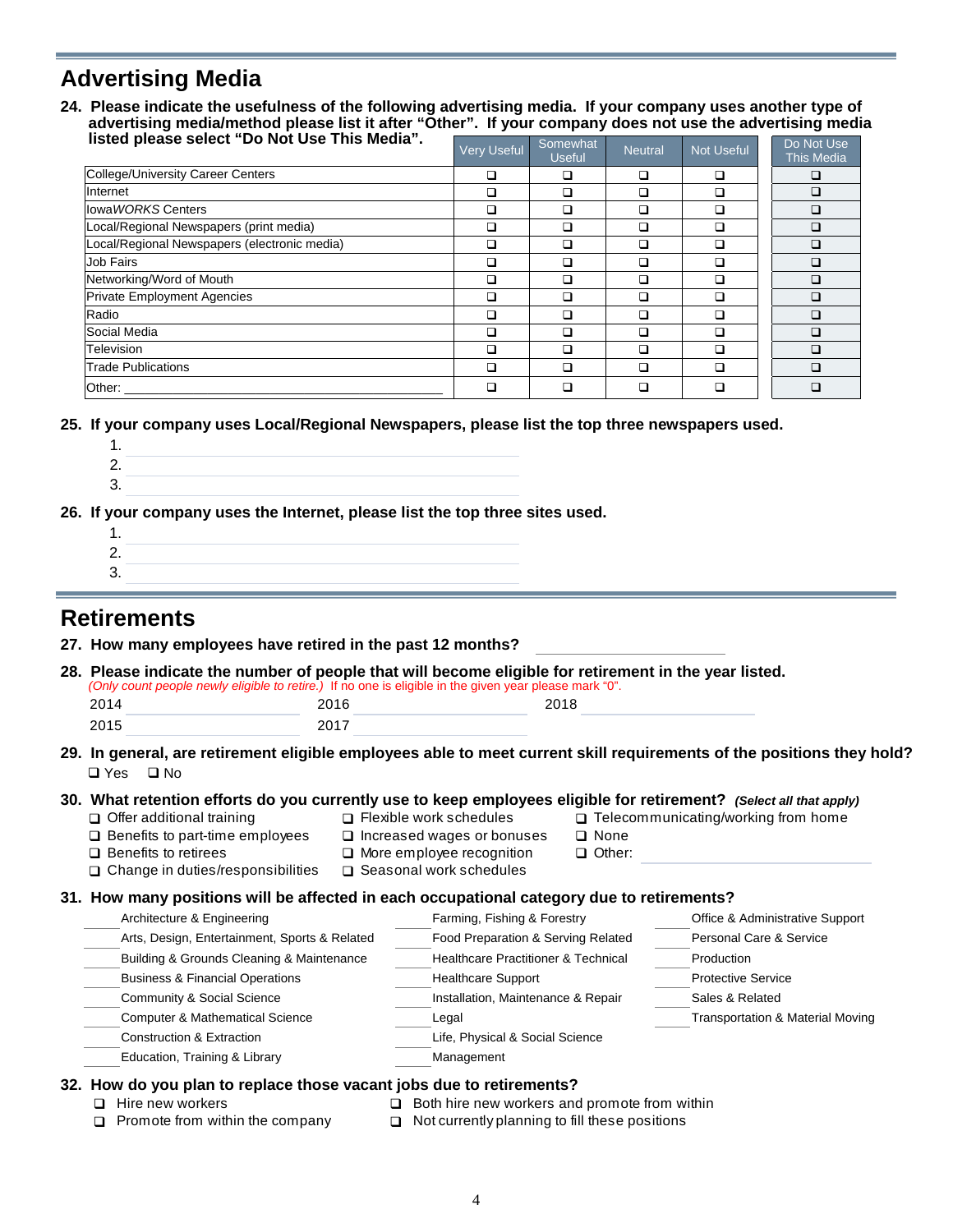## **Insurance & Benefit Information**

**33. Does the company offer benefits to your employees?** 

□ Yes □ No *If "No", go to Question 39* 

**34. Please provide information on insurance & benefits your company offers its employees.****Please select the benefits your company offers?** *(Select all that apply)* 

| $\frac{1}{2}$ our company oncreating the call that apply     | <b>Full-time</b><br><b>Employees</b> |           | Part-time<br><b>Employees</b> |           |  |
|--------------------------------------------------------------|--------------------------------------|-----------|-------------------------------|-----------|--|
| <b>Insurance Coverage</b>                                    | Yes                                  | <b>No</b> | Yes                           | <b>No</b> |  |
| <b>Medical Insurance</b>                                     | □                                    | $\Box$    | $\Box$                        | $\Box$    |  |
| Accidental Death & Dismemberment Coverage (AD&D)             | □                                    | □         | $\Box$                        | $\Box$    |  |
| <b>Dental Coverage</b>                                       | $\Box$                               | $\Box$    | $\Box$                        | $\Box$    |  |
| Life Insurance                                               | ◻                                    | ◻         | $\Box$                        | $\Box$    |  |
| Long-Term Disability                                         | $\Box$                               | $\Box$    | $\Box$                        | $\Box$    |  |
| <b>Prescription Drug Coverage</b>                            | $\Box$                               | $\Box$    | $\Box$                        | $\Box$    |  |
| Short-Term Disability                                        | $\Box$                               | $\Box$    | $\Box$                        | $\Box$    |  |
| Vision Coverage                                              | $\Box$                               | $\Box$    | $\Box$                        | $\Box$    |  |
| Paid Leave                                                   | $\Box$                               | $\Box$    | $\Box$                        | $\Box$    |  |
| <b>Paid Leave</b>                                            | Yes                                  | <b>No</b> | Yes                           | No        |  |
| Bereavement/Funeral Leave                                    | □                                    | $\Box$    | $\Box$                        | $\Box$    |  |
| <b>Holiday Leave</b>                                         | □                                    | □         | $\Box$                        | $\Box$    |  |
| Maternity/Paternity Leave                                    | $\Box$                               | $\Box$    | $\Box$                        | $\Box$    |  |
| Paid-Time-Off (PTO)                                          | $\Box$                               | $\Box$    | $\Box$                        | $\Box$    |  |
| Personal Days/Floating Holidays                              | $\Box$                               | $\Box$    | $\Box$                        | $\Box$    |  |
| <b>Sick Leave</b>                                            | $\Box$                               | $\Box$    | $\Box$                        |           |  |
| <b>Training Leave</b>                                        | □                                    | $\Box$    | $\Box$                        | $\Box$    |  |
| Vacation                                                     | $\Box$                               | $\Box$    | $\Box$                        | $\Box$    |  |
| <b>Additional Benefits</b>                                   | Yes                                  | <b>No</b> | Yes                           | <b>No</b> |  |
| Bonuses (annual, hiring, holiday, productivity, etc.)        | $\Box$                               | $\Box$    | $\Box$                        | $\Box$    |  |
| Childcare Assistance (reimbursements, on-site centers, etc.) | $\Box$                               | $\Box$    | ◻                             | $\Box$    |  |
| Clothing/Uniform Allowance/Reimbursement                     | □                                    | $\Box$    | $\Box$                        |           |  |
| Company Vehicle/Mileage Reimbursement                        | $\Box$                               | $\Box$    | $\Box$                        | $\Box$    |  |
| Employee Assistance Program                                  | $\Box$                               | $\Box$    | $\Box$                        | $\Box$    |  |
| Flex Spending Account/Cafeteria Plan                         | $\Box$                               | $\Box$    | $\Box$                        | $\Box$    |  |
| Profit Sharing/Stock Options                                 | □                                    | $\Box$    | $\Box$                        | $\Box$    |  |
| <b>Relocation/Moving Expense</b>                             | □                                    | □         | $\Box$                        | $\Box$    |  |
| <b>Retirement Package</b>                                    | $\Box$                               | $\Box$    | $\Box$                        | $\Box$    |  |
| Shift Differential Pay (2nd/3rd shift, or Weekend)           | $\Box$                               | $\Box$    | $\Box$                        | $\Box$    |  |
| <b>Tuition Assistance/Educational Reimbursements</b>         | $\Box$                               | $\Box$    | $\Box$                        | $\Box$    |  |
| <b>Wellness Program</b>                                      | □                                    | $\Box$    | □                             | $\Box$    |  |

- □ Yes □ No **35. Do you anticipate an increase in premium costs for medical insurance in the coming year?**
- **36. How are premium costs covered in your company?**

100% Employee Paid 100% Company Paid Shared Cost *(Percentage, Defined Amount, etc.)*

- **37. Will you increase the percentage of employee contributions for medical benefits in the coming year?**  □ Yes □ No
- **38. On average, how much does your benefit package cost, per employee, on an annual basis (insurance, paid leaves, retirement, and other)?**

| $\Box$ Under \$1,000     | $\Box$ \$3,000 - \$4,999 | $\Box$ \$7,000 - \$8,999 | $\Box$ \$11,000 - \$12,999 |
|--------------------------|--------------------------|--------------------------|----------------------------|
| $\Box$ \$1,000 - \$2,999 | $\Box$ \$5,000 - \$6,999 | $\Box$ \$9000 - \$10,999 | $\Box$ Over \$13,000       |

## **Retirement/Pension Plans**

**39. Does your company offer a retirement/pension plan to its employees?** 

Yes No *If "No", go to "Contact Information" on next page* 

**40. Does your company offer a defined contribution plan or a defined benefit plan?**

#### *Defined Contribution Plan - A retirement plan in which a certain amount or percentage of money is set aside each year by a company for benefit of the employee. (examples: 401(k), 403(b), and 457 plans)*   $\Box$  Yes  $\Box$  No

*Defined Benefit Plan - An employer-sponsored retirement plan where employee benefits are calculated based on a formula using factors such as salary history and duration of employment. Investment risk and portfolio management are entirely under the control of the company. (example: FAP)*

 $\Box$  Yes  $\Box$  No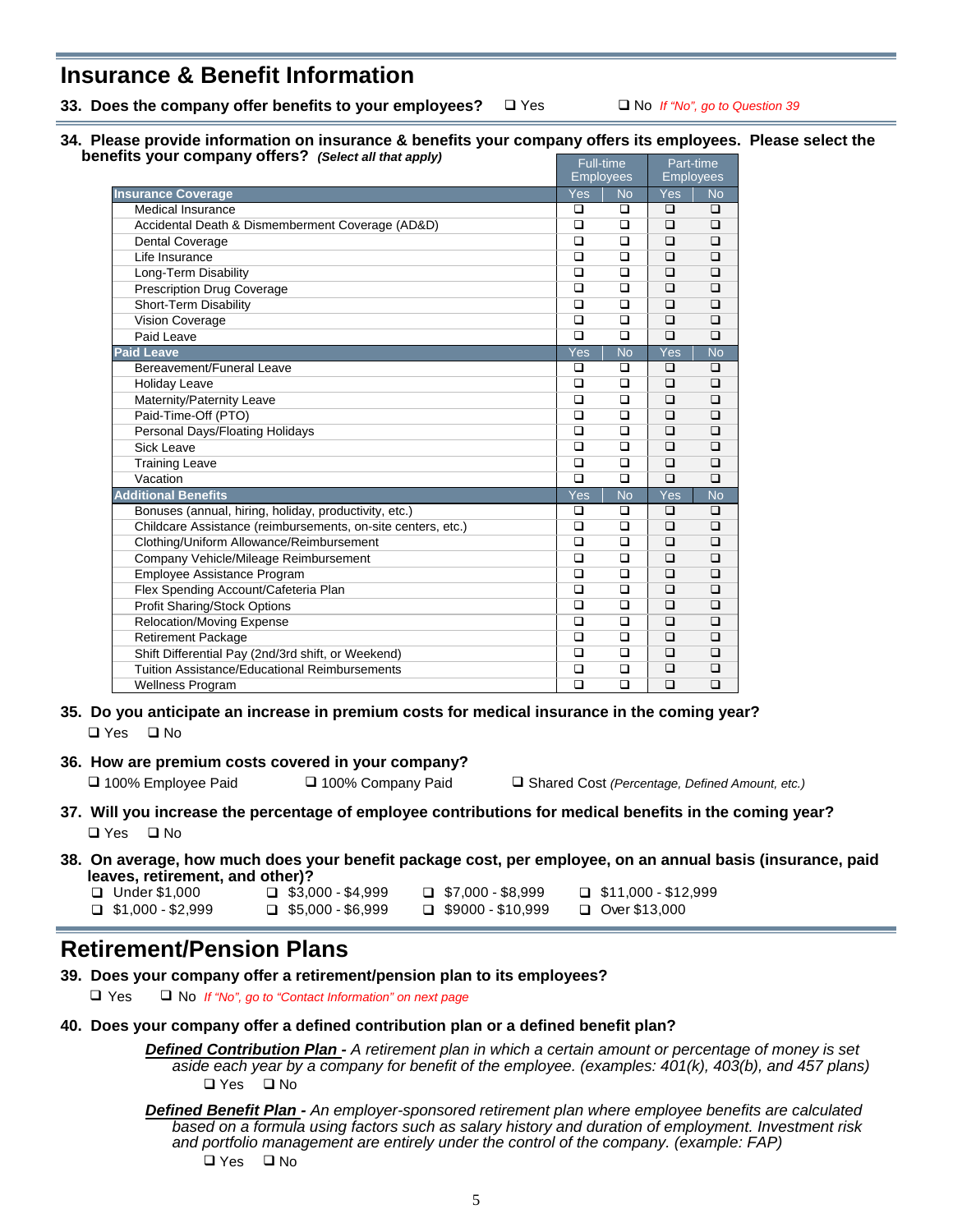## **Contact Information**

|                 | Please provide your contact information. (optional)                                                           |
|-----------------|---------------------------------------------------------------------------------------------------------------|
| Contact Name:   |                                                                                                               |
| Contact Email:  |                                                                                                               |
| Company Name:   |                                                                                                               |
| Street Address: |                                                                                                               |
| City:           |                                                                                                               |
| State:          |                                                                                                               |
| ZIP:            |                                                                                                               |
| □ No            | Would you like the results of this survey emailed to you?<br>$\Box$ Yes Please provide valid email above      |
| □ No            | Would you like future survey invitations to be emailed to you?<br>$\Box$ Yes Please provide valid email above |

**Are you aware of the Skilled Iowa Initiative?**

□ Yes □ No

**Would you like information about the Skilled Iowa Initiative?**

□ Yes □ No

#### **Additional Comments:**

## **Thank you for taking the time to provide us with this valuable information.**

**Once Completed, please return by email, fax or mail to:** 

Rob Parker Iowa Workforce Development Regional Research & Analysis Bureau 1000 E. Grand Ave. Des Moines, IA 50319 Phone: 515-281-7524 Fax: 515-281-9656 Email: robert.parker@iwd.iowa.gov